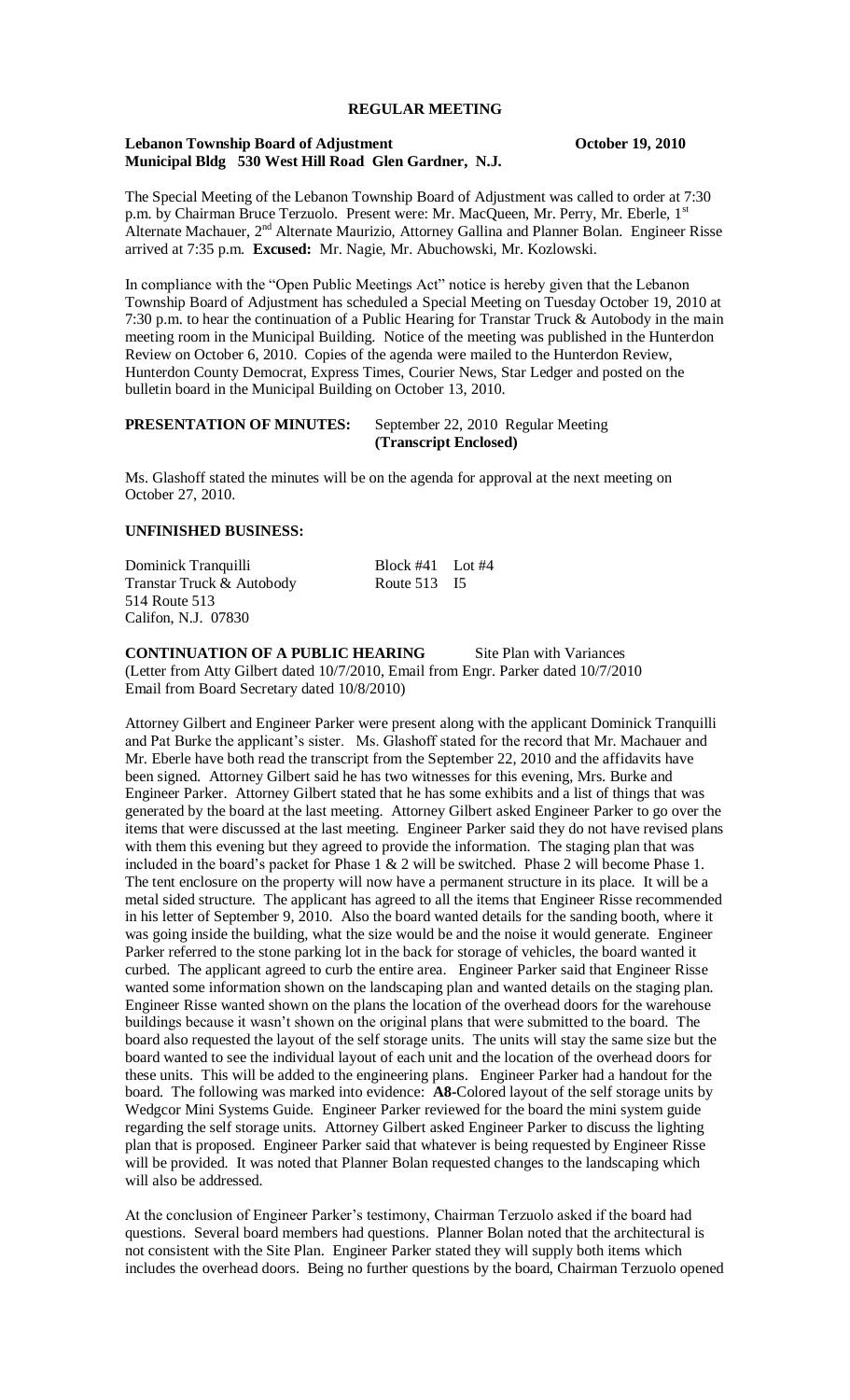#### **Lebanon Township Board of Adjustment October 19, 2010 Page 2**

the hearing to the public for questions of the witness. Attorney Jim Knox who represents the objectors had questions of the witness. Attorney Knox had a satellite photo of the applicant's property that he asked to have marked into evidence. The following item was marked **0J1-** Satellite Photo of the Transtar property showing 4 structures. In reviewing the photo, Attorney Knox asked if all 4 structures are still on the site referring to Page 2 of the Site Plan. Attorney Knox noted there are a lot of things shown on the satellite photo that aren't on Page 2 of the Site Plan and that it is hard to tell what are structures versus trailers. Mr. MacQueen asked if the curbing was Belgium Block. Engineer Parker said whatever the board wants the applicant will do. At this time, Attorney Knox marked a second satellite photo same as the first photo as **OJ1** to have as part of the first satellite photo exhibit**.** Attorney Knox noted that the only difference was the markings of 1-4 referring to the structures.

Attorney Gilbert had another exhibit marked into evidence: **A20-**Aerial Photo which was used in the Use Application, now marked into evidence as **A9-**Aerial Photo dated early 2007 submitted by Planner Zimmerman. Attorney Gilbert said this photo not only shows the subject property but the surroundings properties. Engineer Parker said the footage across the back of the Transtar property is 275', from back portion to the front varies from 763' on one side and 765' on the other side from rear to the front of the property. The proposed building is 256' from the rear property line. It is also 600' from the proposed building to the closest of the Grossman's 2 barns directly behind and 1300' from the Grossman house to the proposed building. At the conclusion of testimony, the board had several questions of Engineer Parker. At the conclusion of the board's questions, Chairman Terzuolo opened the hearing to the public for questions. There were none.

Attorney Gilbert had Patricia Burke sworn in to give testimony. Ms. Burke is the sister to the applicant and works for the applicant as the bookkeeper and project manager in the office. Ms. Burke stated that she has worked for her brother on and off since 1987. The business was located in Bernardsville in 1987 and then moved to Lebanon Township in 1989 to the Mountain View Construction site which is next to the property that they purchased in 1989. They had a welding and fabrication shop, build custom bodies, and also work on heavy equipment. The custom bodies that are made are from their own design. When dealers don't have the truck bodies that a customer is looking for they come to Transtar to get the design they want and need. Attorney Gilbert asked Ms. Burke if Transtar does painting of vehicles and sandblasting. Ms. Burke said yes. Ms. Burke explained to the board the process that takes place in creating new trucks vs refurbishing a used truck bodies. Ms. Burke explained the importance of doing the sandblasting correctly. Transtar has gotten jobs from all over even as far away as Ohio.

Attorney Gilbert asked about the number of employees. Ms. Burke said there are 7 employees at the present time which includes herself and her brother. Several years ago they had between 10- 12 employees. Attorney Gilbert asked since Transtar is looking to enlarge the operation, will that include hiring more people. Ms. Burke said no, the expansion will help to organize the property and to bring work that is being done outside into the building. Attorney Gilbert referred to the exhibit submitted by Attorney Knox which shows 4 structures. Ms. Burke said the two trailers that are on the property will be gone since they will need that area for parking of vehicles. There are also two tents. Attorney Gilbert asked Ms. Burke about the hours of operation. Ms. Burke said the hours of operation are 7:30 am to 7:00 pm and sometimes they have been known to work until 10:00 pm.

Attorney Gilbert asked if there were any engines, compressors, paint booths or sandblasting booths that will be operated outside. Ms. Burke said no. Ms. Burke stated that the compressors and machines have always been housed inside. They have never spray painted outside because they have a 40' spray booth that they use to spray paint. Transtar bought a spray booth back in 1989. Attorney Gilbert asked about a sandblasting booth. Ms. Burke said the sandblasting booth will take up one of the proposed bays of the new proposed building. Attorney Gilbert said that the tents will be removed and referred to the Empire Blast Room that the applicant plans to install. This Blast Room is 50' in length, 16' in height and 16' in wide. The Empire Blast Room brochure consisting of 8 pages was marked into evidence as **A10**. Copies were circulated to the board. Attorney Gilbert asked Ms. Burke to talk about the two pieces of equipment that are attached to and adjacent to the room itself. There is an air handling system in the center and the other is the recycler. Ms. Burke went on to explain how this system works. The following was also marked, **A11**-Donaldson Dust Collector consisting of 7 pages. Attorney Gilbert said it describes the filtering system that will be attached to the Blast Room. The entire operation, the room, the air handler, the dust collector are all indoors. Ms. Burke said yes. None of this will be conducted outdoors. Attorney Gilbert said in terms of events that might give the neighbors some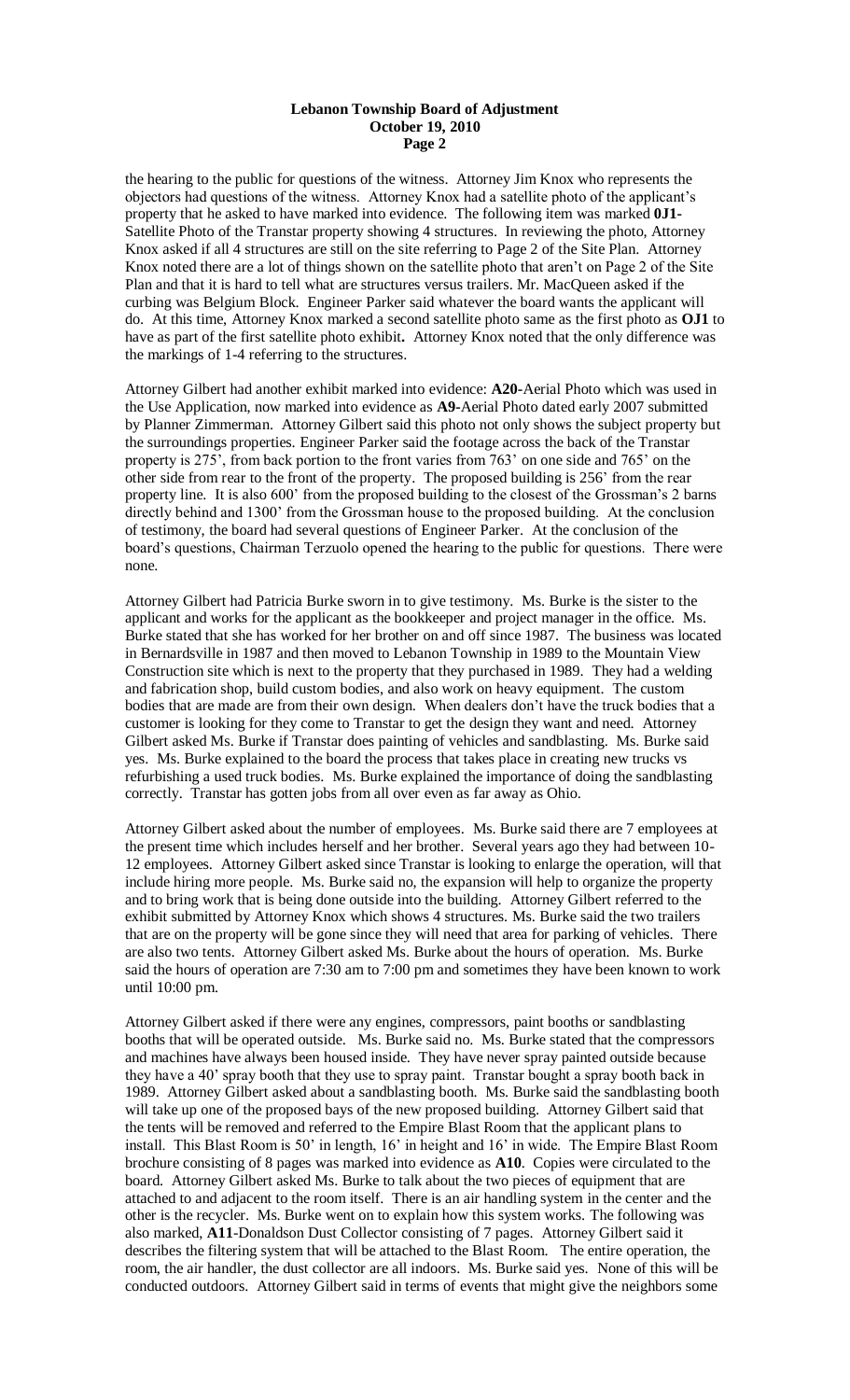#### **Lebanon Township Board of Adjustment October 19, 2010 Page 3**

difficulty because of sound, Ms. Burke was asked what might generate noise. Ms. Burke said they are a manufacturer that uses, steel, aluminum and metal. When banging on it, this is no different then any of the other companies which Transtar is one of seven businesses down the line from them that work on trucks, work on equipment , along with heavy equipment, rental equipment and they have diesel equipment. Ms. Burke stated that Toby Barkman spray paints out side and Transtar doesn't. Ms. Burke informed the board of each property in the area of Transtar and what they do for a living and stated that they all make a lot of noise.

Attorney Gilbert asked if Transtar has ever hired anyone to do a noise test. Ms. Burke said they hired a Mr. Dody to do a noise test. Mr. Dody informed them that they have to meet a certain criteria when measuring noise levels. Ms. Burke said they found that they did not meet any noise level that was considered extreme. Ms. Burke continued with answering questions by Attorney Gilbert. At the conclusion of Ms. Burke's testimony, Chairman Terzuolo announced that the board will take a recess at this time 8:45pm. When the board reconvened at 8:55 pm Chairman Terzuolo asked the board if they had questions of the witness. Mr. Machauer asked if they were opened on Saturdays and Sundays. Ms. Burke said they were closed on Sundays and Holidays. Mr. Maurizio asked about the shot blasting and asked if they were using sand. Ms. Burke said no. Mr. Maurizio asked if the compressors were going to power the shot blasting system and are they being powered by electric or diesel. Ms. Burke said electric. Mr. MacQueen asked if the Empire Blast Booth has a metal floor and asked if they would be sandblasting any bulldozers. Also asked if the spray booth was 40' long. Ms. Burke the spray booth is a specifically made item and it's not going to change. Mr. MacQueen asked if they had a 53' box trailer how they would be able to paint it. Ms. Burke stated they don't get anything that long. Mr. Eberle asked what percentage of the business is sandblasting. Ms. Burke said about 75%. Ms. Burke said that people are fixing their old equipment because they can't afford to buy new.

Ms. Burke said the type of business they are in has slowed down and other businesses of the same type are or have gone out of business. Transtar does excellent work and they are sandblasting with Black Beauty sand because it's is better sand. Mr. Eberle asked if they recycle and where does the waste go. Ms. Burke said they have a waste company that comes and picks up all the waste. Mr. Perry asked about the trailers that are parked outside. Ms. Burke said they got a large contract to paint several trailers and the trailers were all painted inside. Engineer Risse asked about the contract they had with the trailers/box trailers. Engineer Risse asked what they would do if they have a trailer that is more than 40' in length. Ms. Burke said that everything they have done has fit in the spray booth. Planner Bolan asked about the length of the blast room being 50' in length for sandblasting. Ms. Burke said the 50' is just the length of the blast room. Planner Bolan said it was different in the application, that's why he questioned it. Planner Bolan asked what the hours will be with the self-storage units. Ms. Burke said 6:30 am to 9:00pm, Monday thru Saturday and 9:00am to 5:00 pm on Sundays. Mr. Eberle asked if any manufacturing would be done outside. Ms. Burke said no that everything would be contained in the building.

At the conclusion of the questions of the witness, Chairman Terzuolo opened the hearing to the public. Attorney Knox referred to exhibit **0J-1** which shows 4 structures on the property and asked Ms. Burke to describe each one. Ms. Burke said the #2 tent was used for a party picnic, #4 is a bunch of trailers that had been worked on and some are gone, some have storage in them. Ms. Burke stated this is where the new parking area will be. Attorney Knox asked about structures #1 & #3. Ms. Burke said tent #1 only has parts in it. Tent #3 at one point is where they did the sandblasting but there has been no painting going on outdoors. Attorney Knox asked if they ever got any approvals from the Planning Board or Board of Adjustment. Ms. Burke said not that she is aware of. All spray painting is done in the spray booth inside with the booth door closed and building doors closed. The filters on the front of the doors clean the booth. The doors at times are open for the air to flow depending on the time of the year. Attorney Knox asked Ms. Burke if she orders all the materials. Ms. Burke said she does not order the paints. That is done by her brother Dominick. Ms. Burke said the other bay will be a work area and will also be used for storage of parts and steel etc.

Attorney Knox asked if they needed a variance for the impervious coverage. Attorney Gilbert interjected and said yes and that in Engineer Parker's testimony, he referred to the impervious coverage and the variance that would be needed. During Ms. Burke's testimony, she stated that they are looking to make the property more efficient, you need to have your parts separate from